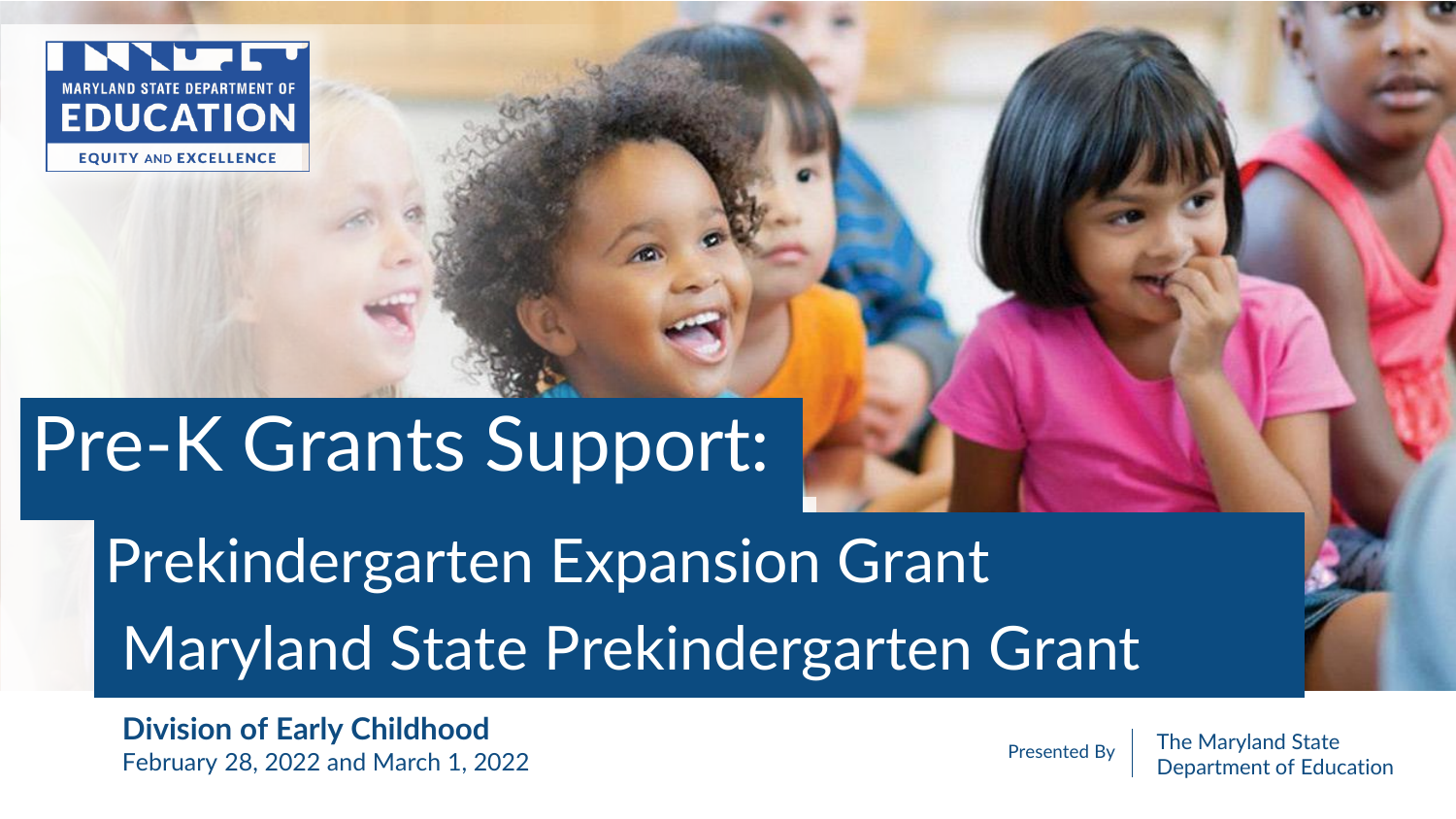#### **Outcomes**

- To understand the requirements for the Prekindergarten Expansion Grant and the  $\oslash$ Maryland State Prekindergarten Grant in order to apply
- To compare the two grant programs when deciding which one to apply for  $\bigcirc$
- To know where to get additional information or questions answered $\left(\checkmark\right)$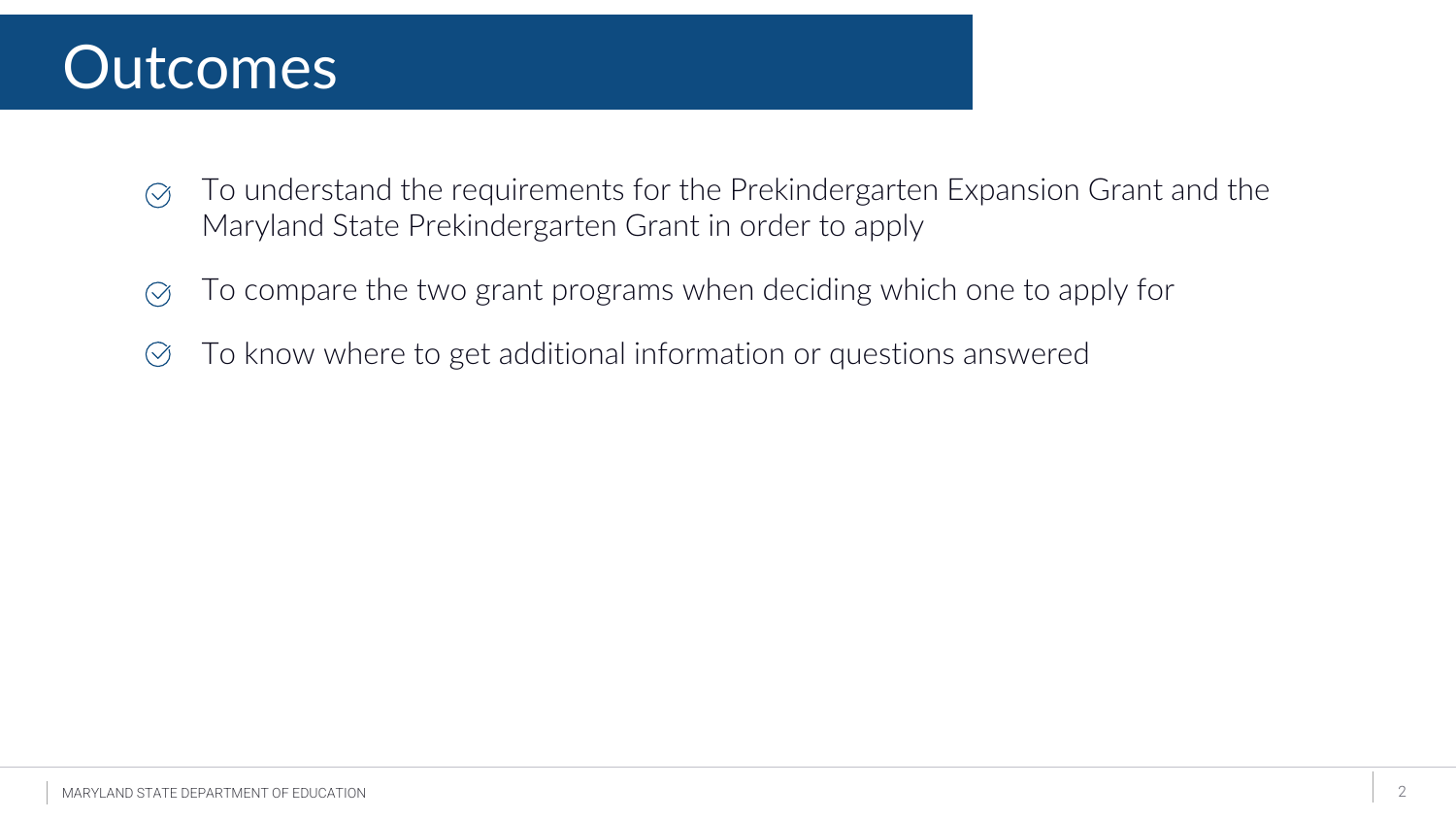## Overview and Agenda

- Purpose  $\bigcirc$
- Who May Apply?  $\bigcirc$
- $\bigcirc$ Eligibility
- Memorandum of Understanding  $\circledcirc$
- $\bigcirc$ Assurances
- Application Overview and Comparing Grant Programs  $\oslash$
- Grant Timeline  $\bigcirc$
- Submission Requirements and The Review Process  $\bigcirc$
- Next Steps and Program Support $\bigcirc$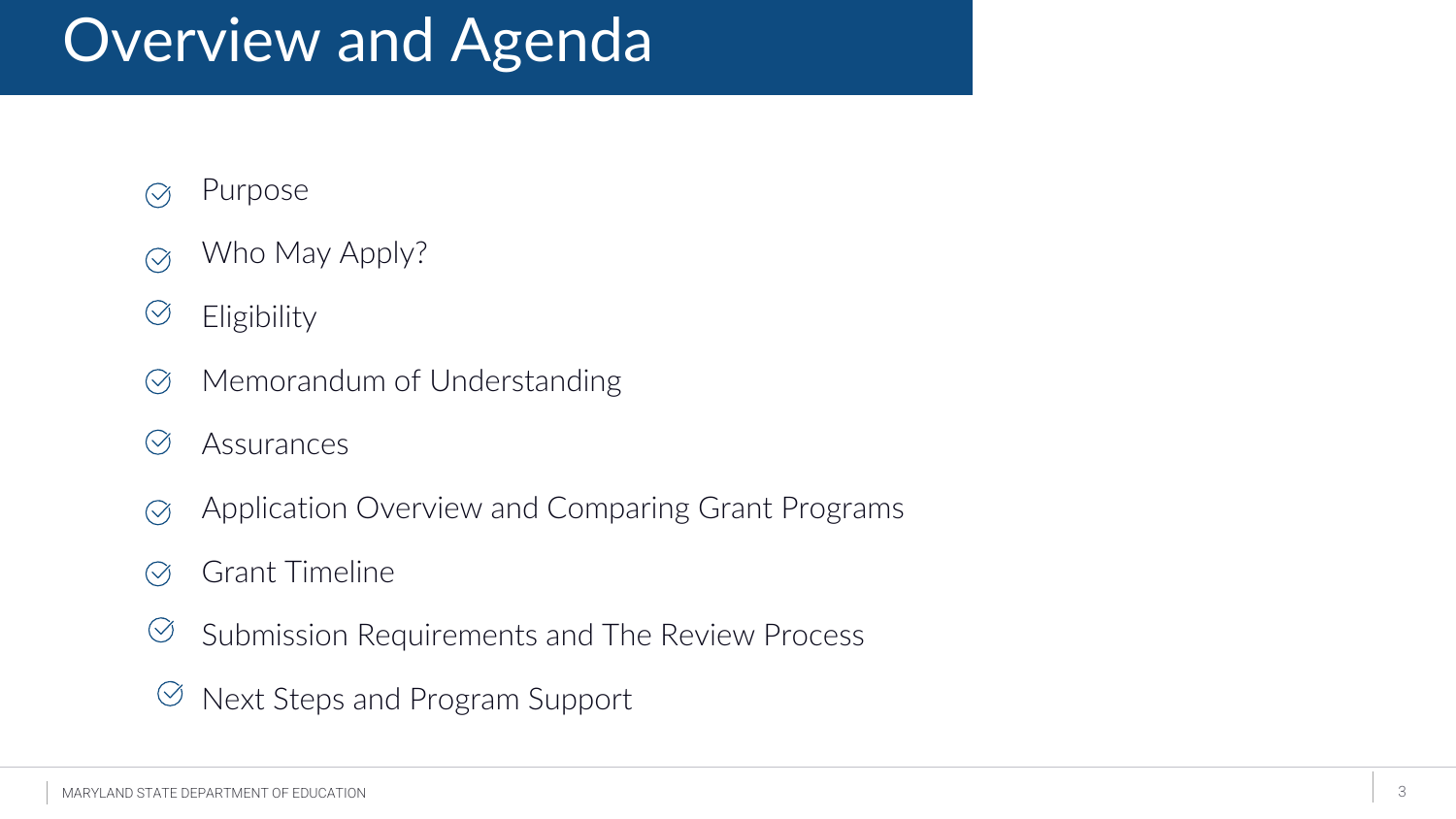Broaden availability and expand access to high-quality prekindergarten and school readiness services for three-year-old and four-year-old students from families with household incomes up to 300 percent of Federal Poverty Guidelines (FPG).

For PreK Expansion Grant Program only:

Students with IEPs, homeless students, and children from homes in which English is not the primary spoken language are all eligible regardless of income.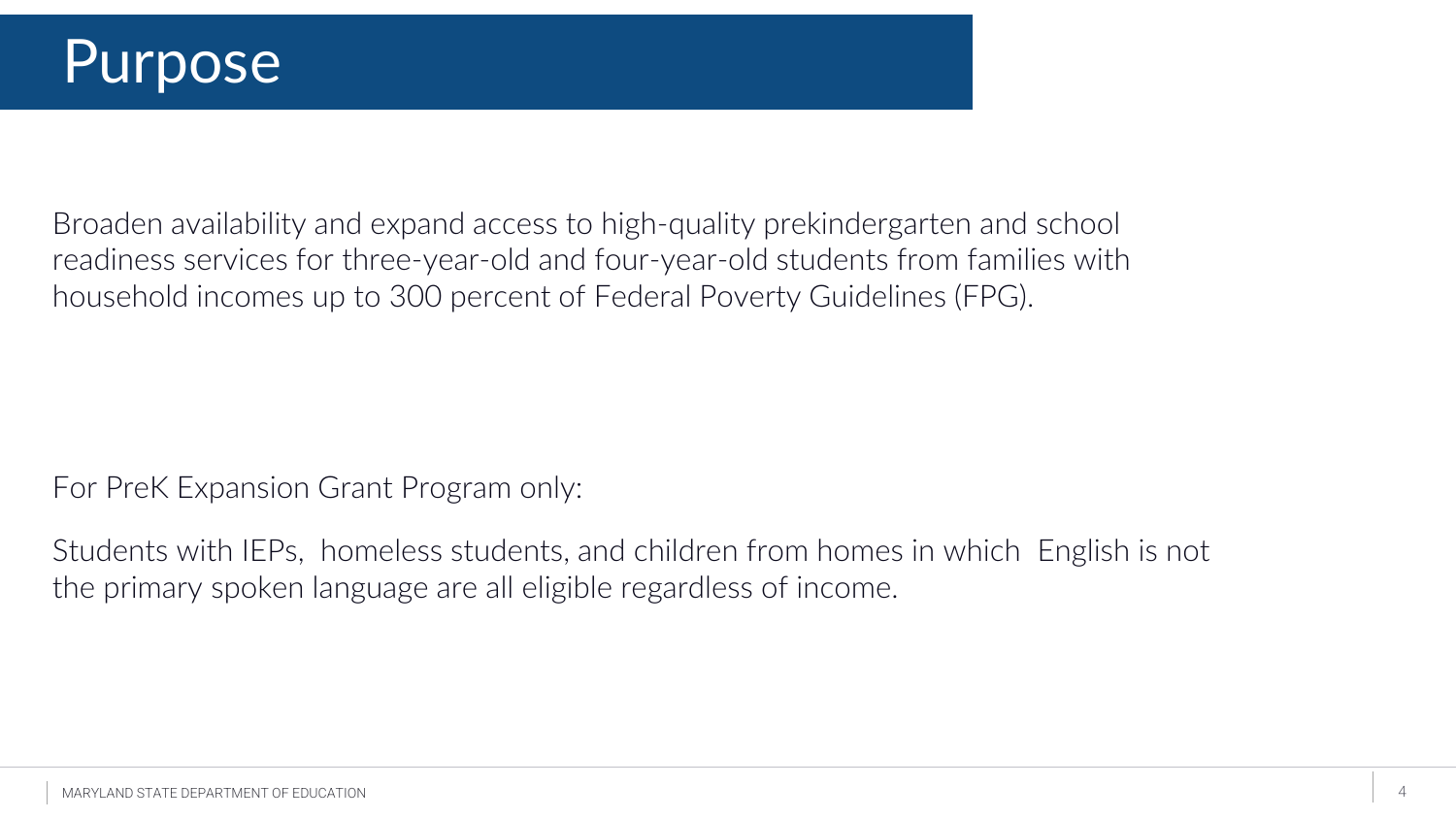| <b>Prekindergarten Expansion Grant program</b>                          | <b>Maryland State Prekindergarten program</b>                    |
|-------------------------------------------------------------------------|------------------------------------------------------------------|
| <b>Private Providers (includes Head Start and</b><br><b>Child Care)</b> | Private providers (includes Head Start and<br><b>Child Care)</b> |
| Local education agencies (public<br>providers)                          |                                                                  |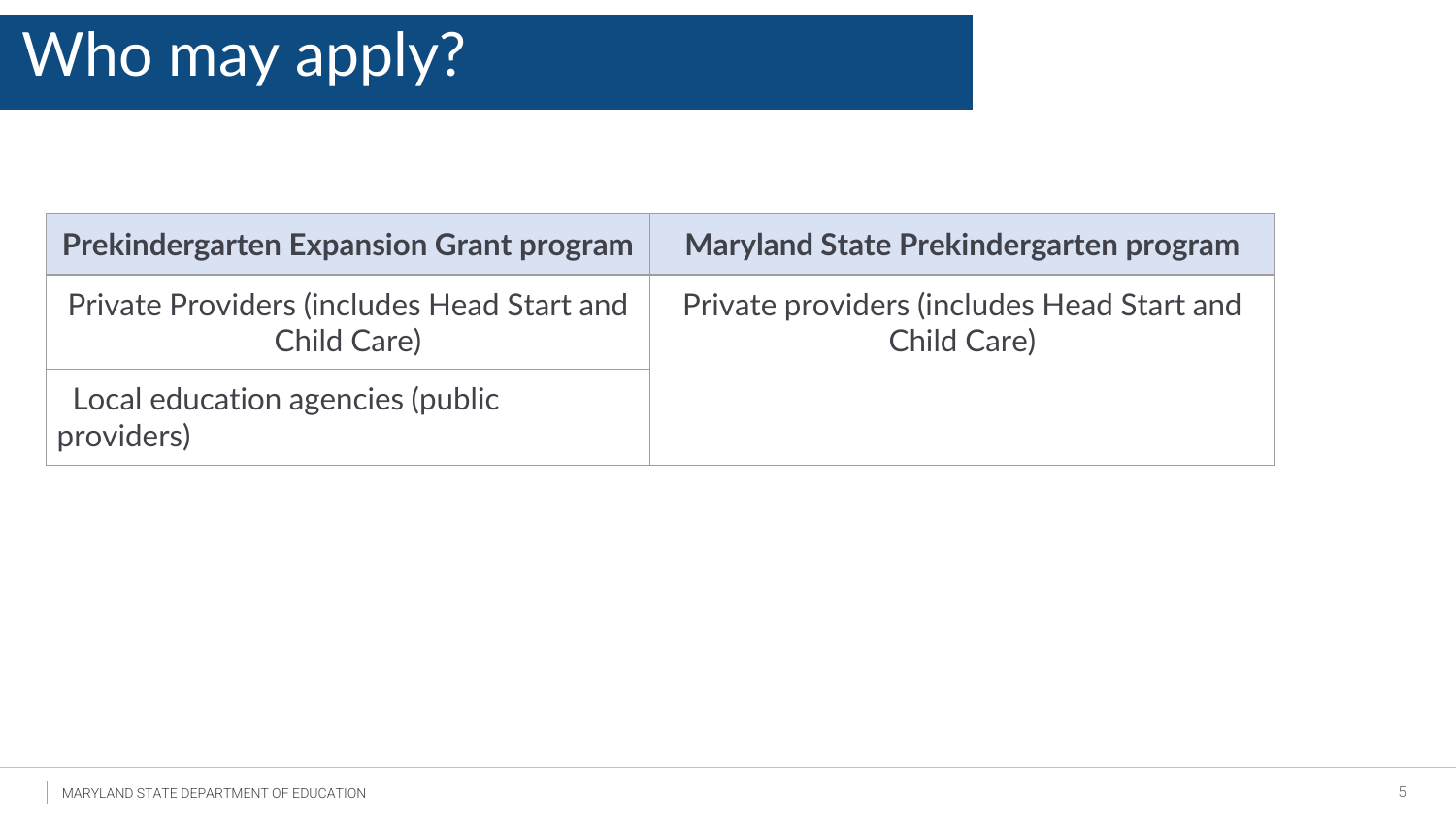# **Eligibility**

This funding opportunity is designed for those who deliver prekindergarten services including:

- Local Education Agencies (LEAs) or qualified vendors (as defined in COMAR 13A.06.02)
- Private providers who:
	- o Hold a valid license, and
	- o Have not incurred any serious health or safety violations
- Head Start programs.

The MSDE will take measures to achieve geographic diversity among participating providers. Priority will be given to qualified high-quality programs that:

- Are located in areas of the state that have an unmet need for prekindergarten services;
- Include a robust plan for long-term sustainability, including community partnerships; and
- Incorporate parental engagement and educational activities beyond the classroom.

\*Prekindergarten Expansion programs must participate in the Maryland EXCELS program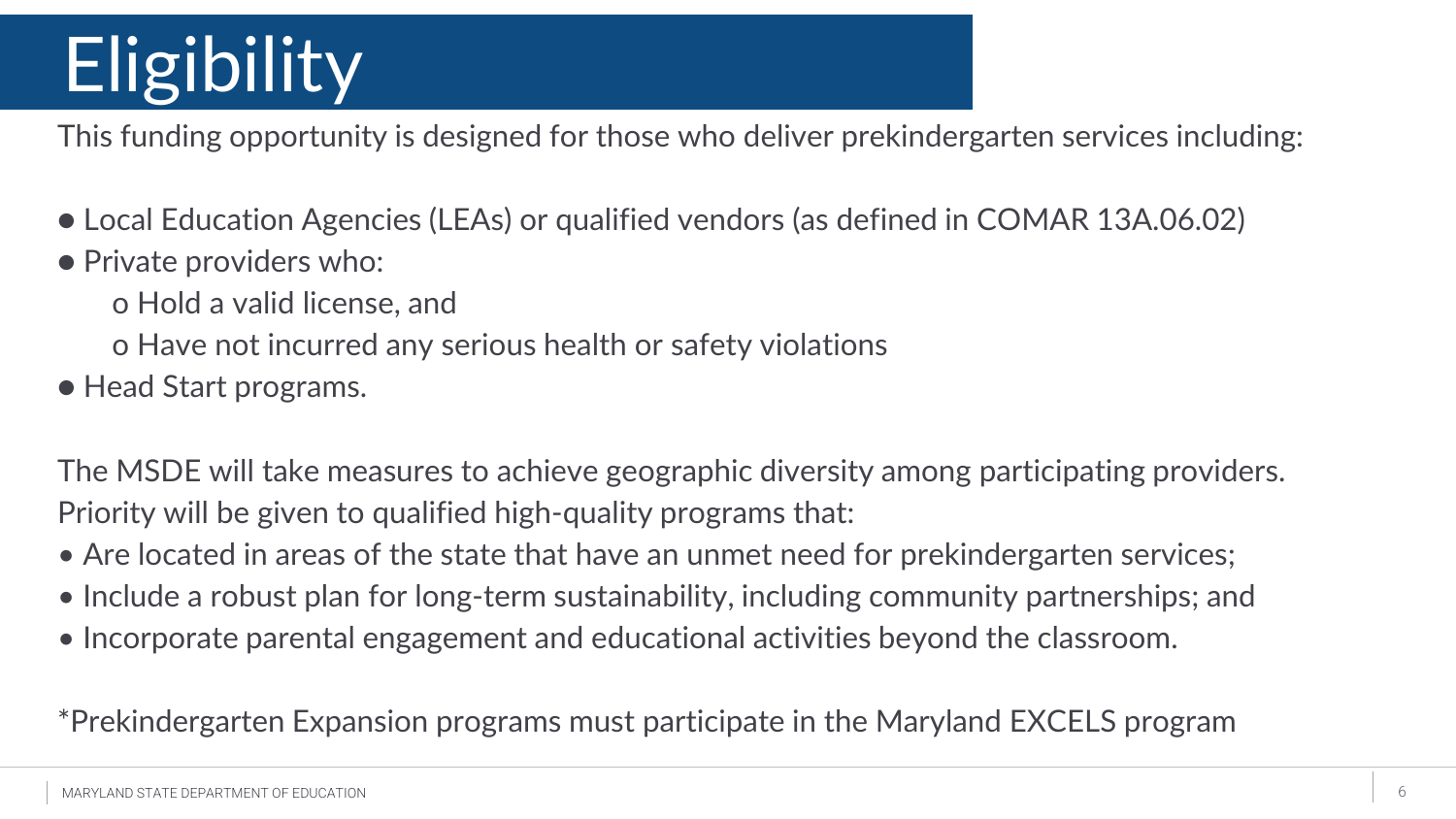## Memorandum of Understanding

- Beginning in 2022-2023, the Local Education Agency (LEA) must submit a signed Memorandum of Understanding (MOU) between the MSDE, the LEA, and the private provider(s).
- The MOU will outline the roles and responsibilities between the MSDE and the local education agency, and between the LEA and each eligible private provider who is a grantee in the school system catchment area.
- Local education agencies and private providers are expected to collaborate on a plan.
- The MSDE will provide the MOU that must be signed and submitted no later than July 1, 2022.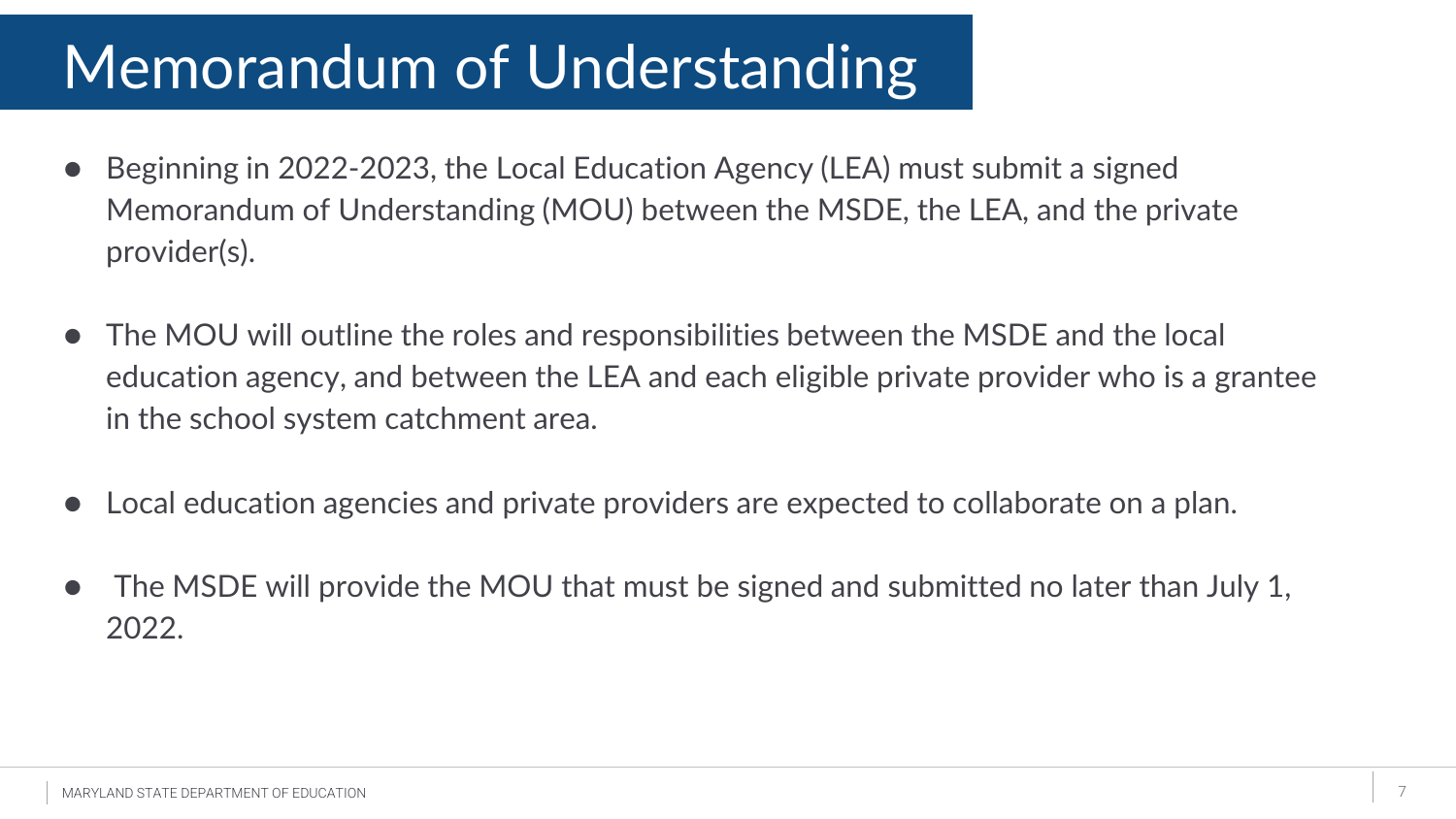## Memorandum of Understanding (cont'd)

The MOU will provide for:

- A plan for providing services for children with disabilities regardless of family enrollment preference;
- A process by which a parent is able to indicate a preference for eligible prekindergarten providers;
- A plan to centralize prekindergarten enrollment across the county regardless of family enrollment preference;
- The manner for processing the payment of the State share, local share, and family share for each child who is enrolled with an eligible prekindergarten provider;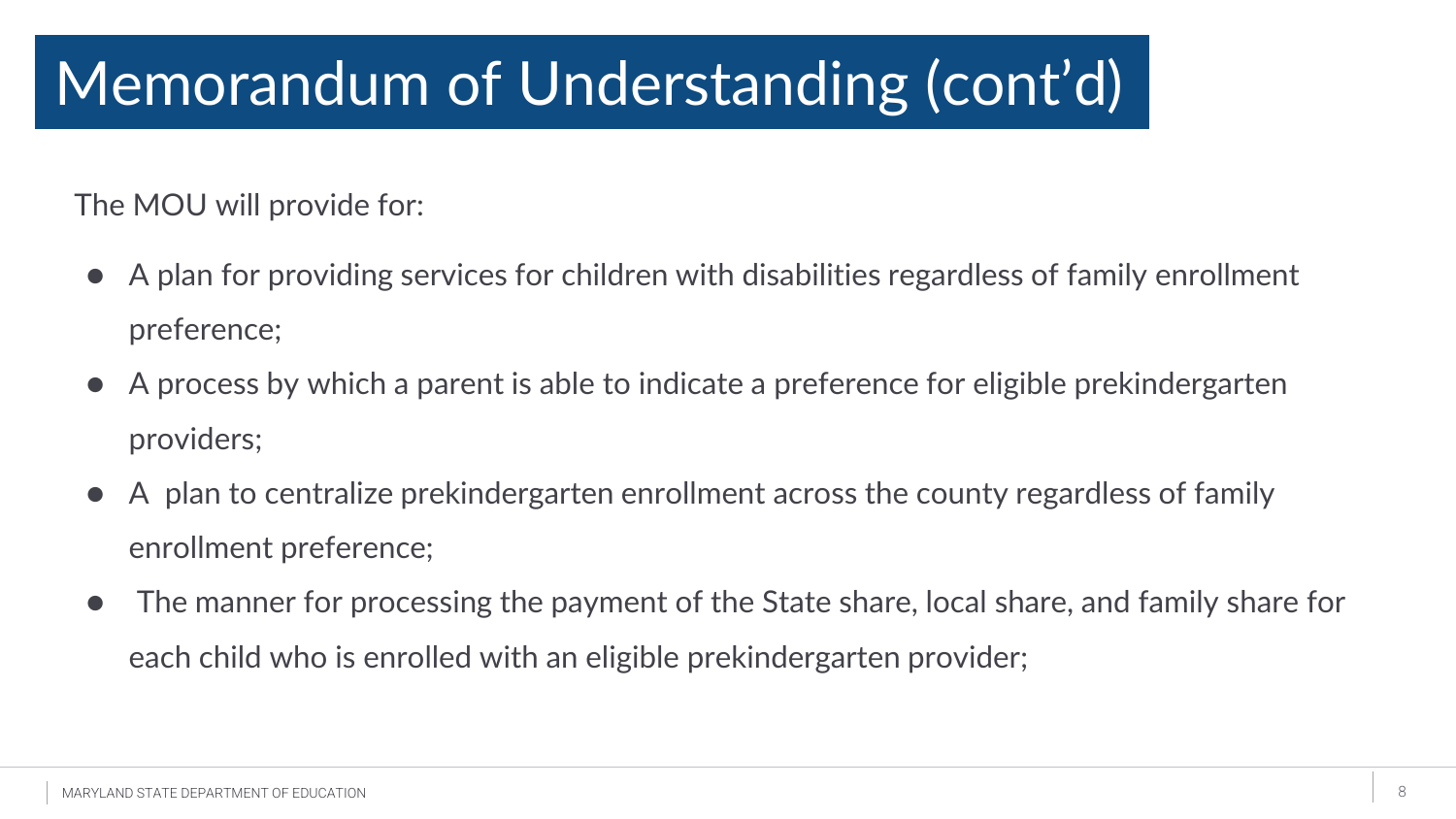## Memorandum of Understanding Memorandum of Understanding (cont'd)

- Any agreed upon administrative costs to be retained by an agency that is party to this agreement;
- A plan to address racial and socioeconomic integration in prekindergarten classrooms;
- A plan to avoid, to the extent practicable, a disproportionate concentration of students of the same race, ethnicity, disability status, and income within an eligible provider; and
- Any other provisions necessary to meet the goals of the program.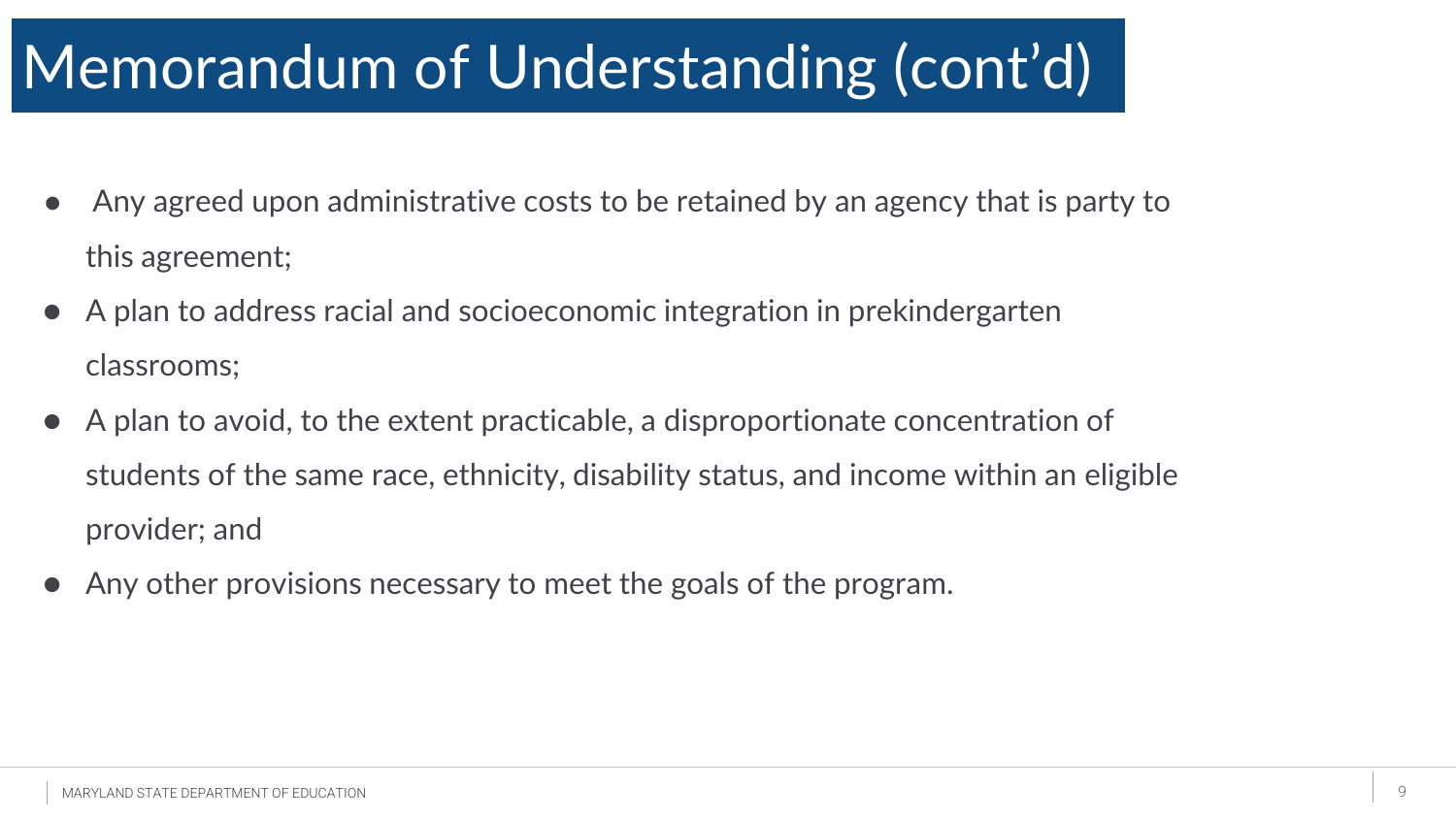#### **Assurances**

● The applicant must agree to assurances and attestations.

● Commitment statements provided for MSDE, Local Education Agency and the Private Provider.

• The Assurances page must be signed by the MSDE and the applicants in their designated section.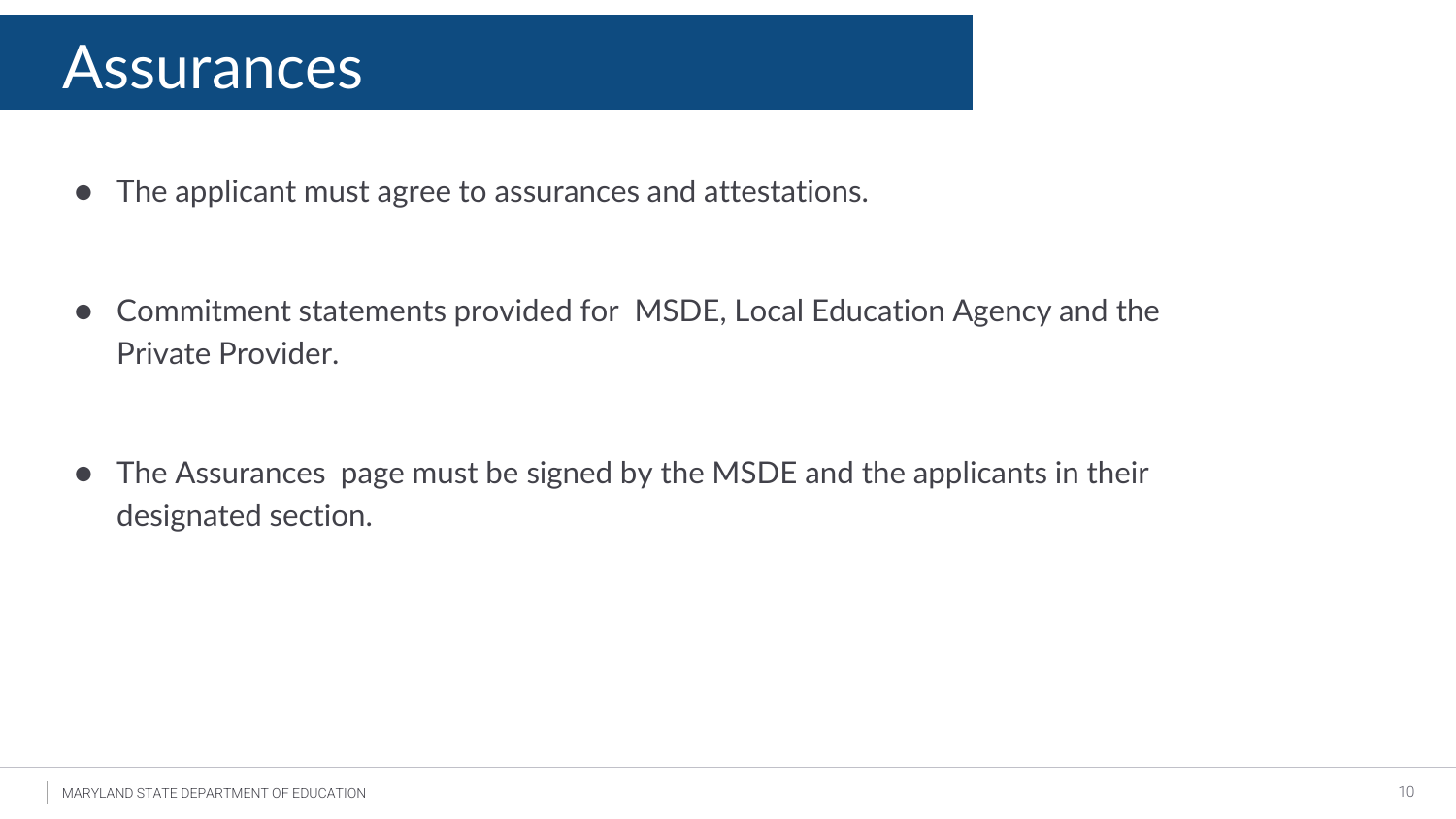## Application Overview

- **Slots Requested**: Indicate the number of full-day slots for 3 and /or 4 year olds a program will serve in 2022-23.
- **Staffing and Site Selection:** Identify the teaching team that will deliver the instructional program including the teachers with P-3 certification. There will be a table to fill in with the complete information.
- **MD EXCELS and Accreditation status:** (for PreK Expansion Grant application only) Complete table with program status and the EXCELS plan.
- **Goals and Objectives**: Identify clear goals and objectives that they hope their program achieves.The specific goals and objectives should align with readiness for kindergarten curriculum and instruction..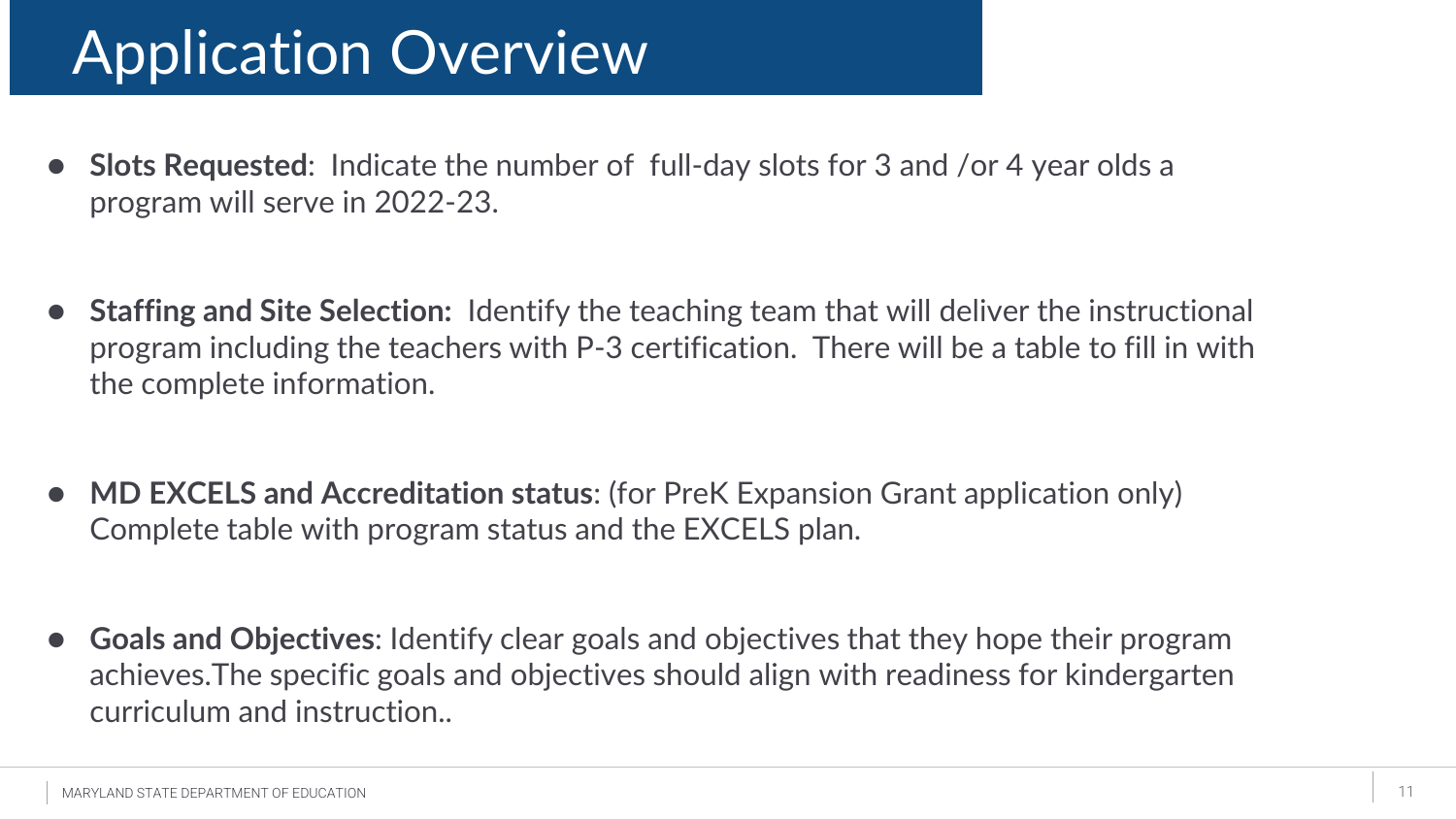## Application Overview

- **Proposed Plan:** Describe plans for implementing high quality PreK learning experiences.
- **Evaluation Plan:** Describe evaluation of program for continuous quality improvement and monitoring student progress. Identify data and instruments and how they are used to monitor the quality of the program (ex. CLASS, checklists, self-assessments, ) . Specify how student progress is monitored and how information is shared with families.
- **Program Management and Key Personnel: Identify key people responsible** for grant implementation and monitoring
- **Implementation Plan:** Describe how the goals and strategies you provided in the summary will be carried out over the grant year. The activities listed on the plan must align to the budget narrative. The funding amounts specified in the budget should be able to be identified in the implementation plan as you plan out the year.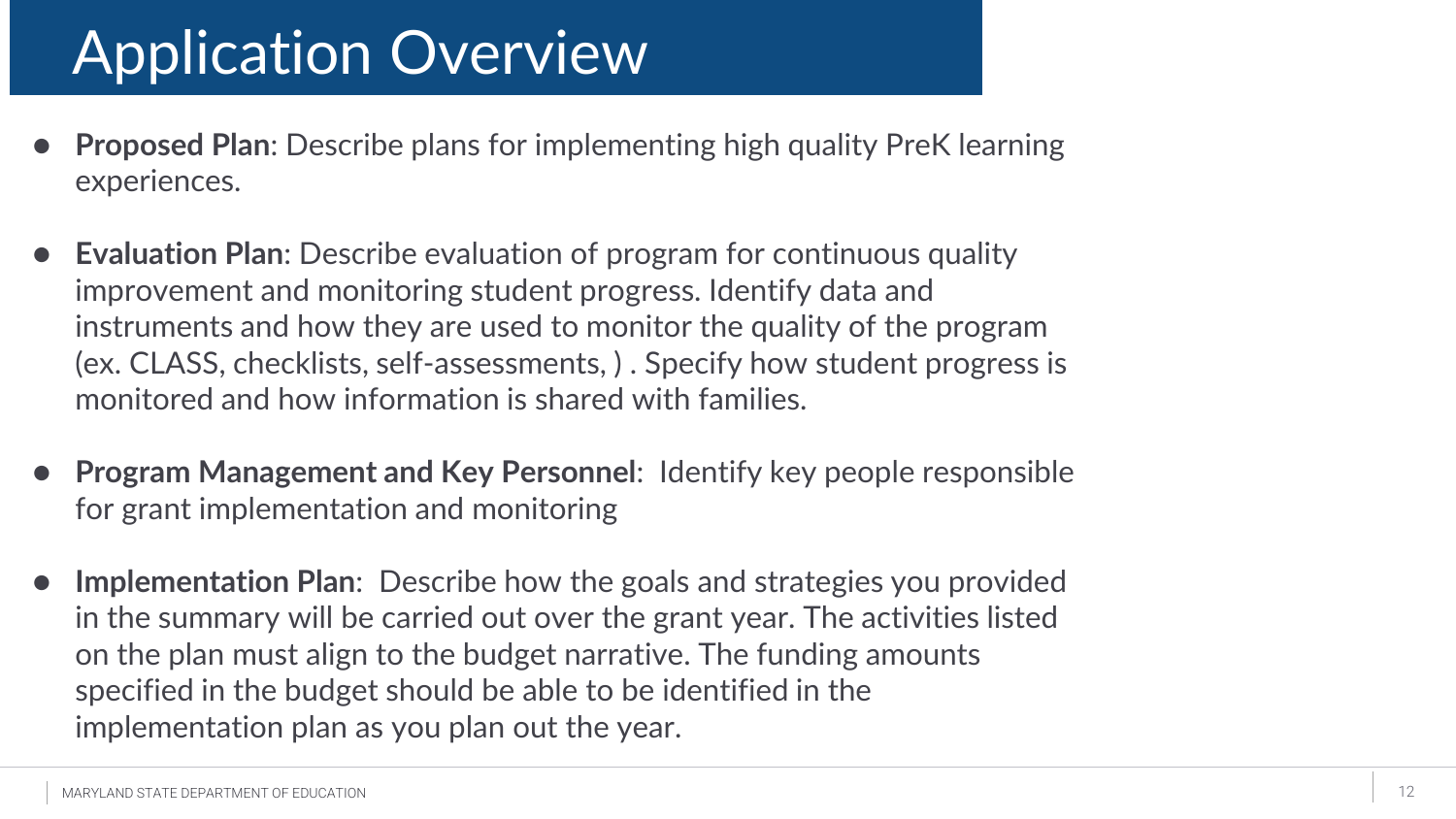## Application Overview -(cont'd)

- **Budget and Budget Narrative:** Provide a detailed description of the requested funds that will be spent by the designated categories.
	- An MSDE Grant Budget C-125 form must also be completed, signed and submitted
- **Collaboration and Sustainability:** List collaborating partners and describe their roles along with a plan for sustainability
- **Appendix:** Attach supporting documents. Appendices must be included in the proposal for funding, but do not apply to the page limit of the application package.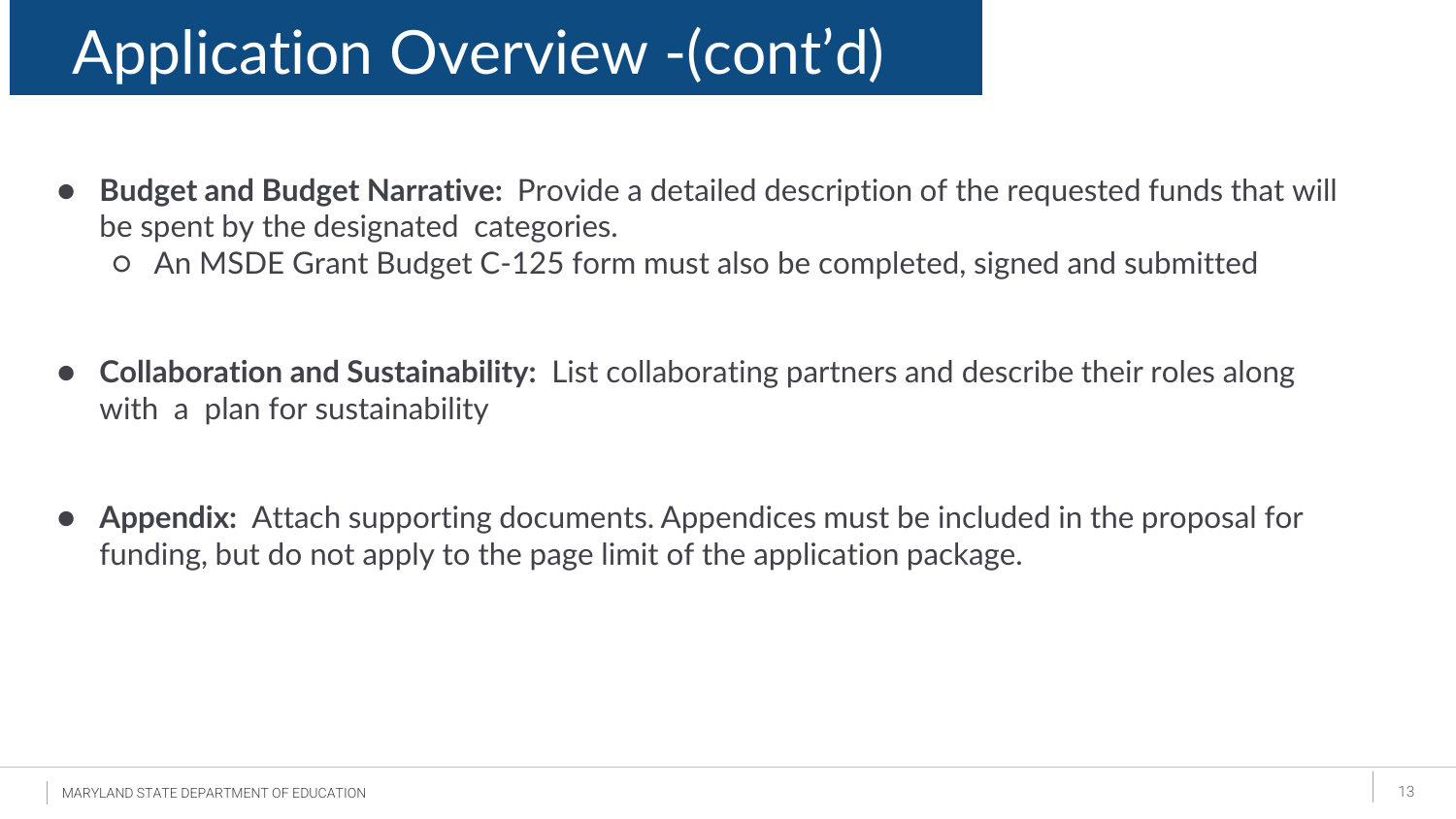#### Comparing the grant programs

|                          | <b>Prekindergarten Expansion</b><br><b>Grant</b>                                                                                                                   | <b>Maryland State</b><br><b>Prekindergarten Grant</b> |
|--------------------------|--------------------------------------------------------------------------------------------------------------------------------------------------------------------|-------------------------------------------------------|
| <b>Lead Teacher</b>      | Certified in early childhood<br>education OR has a<br>bachelor's degree and is<br>enrolled in an alternative<br>preparation program                                | Certified in early childhood<br>education             |
| <b>Assistant Teacher</b> | Has at least a CDA or<br>associate's degree, be<br>enrolled in a program to<br>receive a CDA or AA, or<br>has a plan to obtain one by<br>the 2025-2026 school year | Has at least a high school<br>diploma                 |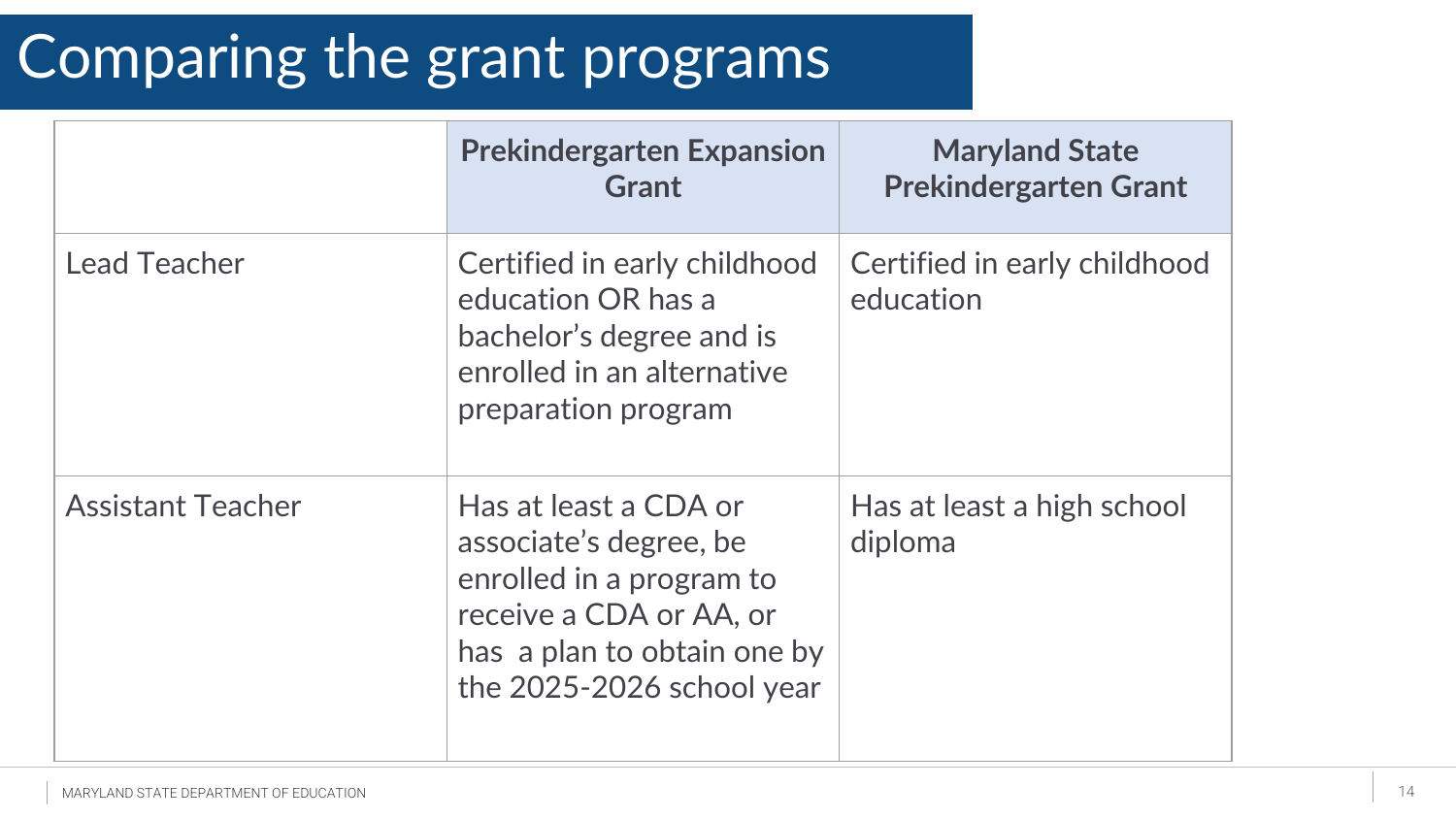#### Comparing the grant programs

|                        | <b>Prekindergarten Expansion</b><br><b>Grant</b>                                           | <b>Maryland State</b><br><b>Prekindergarten Grant</b> |
|------------------------|--------------------------------------------------------------------------------------------|-------------------------------------------------------|
| Ratio                  | 10:1                                                                                       | 10:1                                                  |
| <b>Class Size</b>      | Max of 20 students                                                                         | Average of 20 students                                |
| <b>Maryland EXCELS</b> | Must be in EXCELS; priority<br>given to those published at<br>a level 5, 4, 3 <sup>*</sup> | No EXCELS requirement                                 |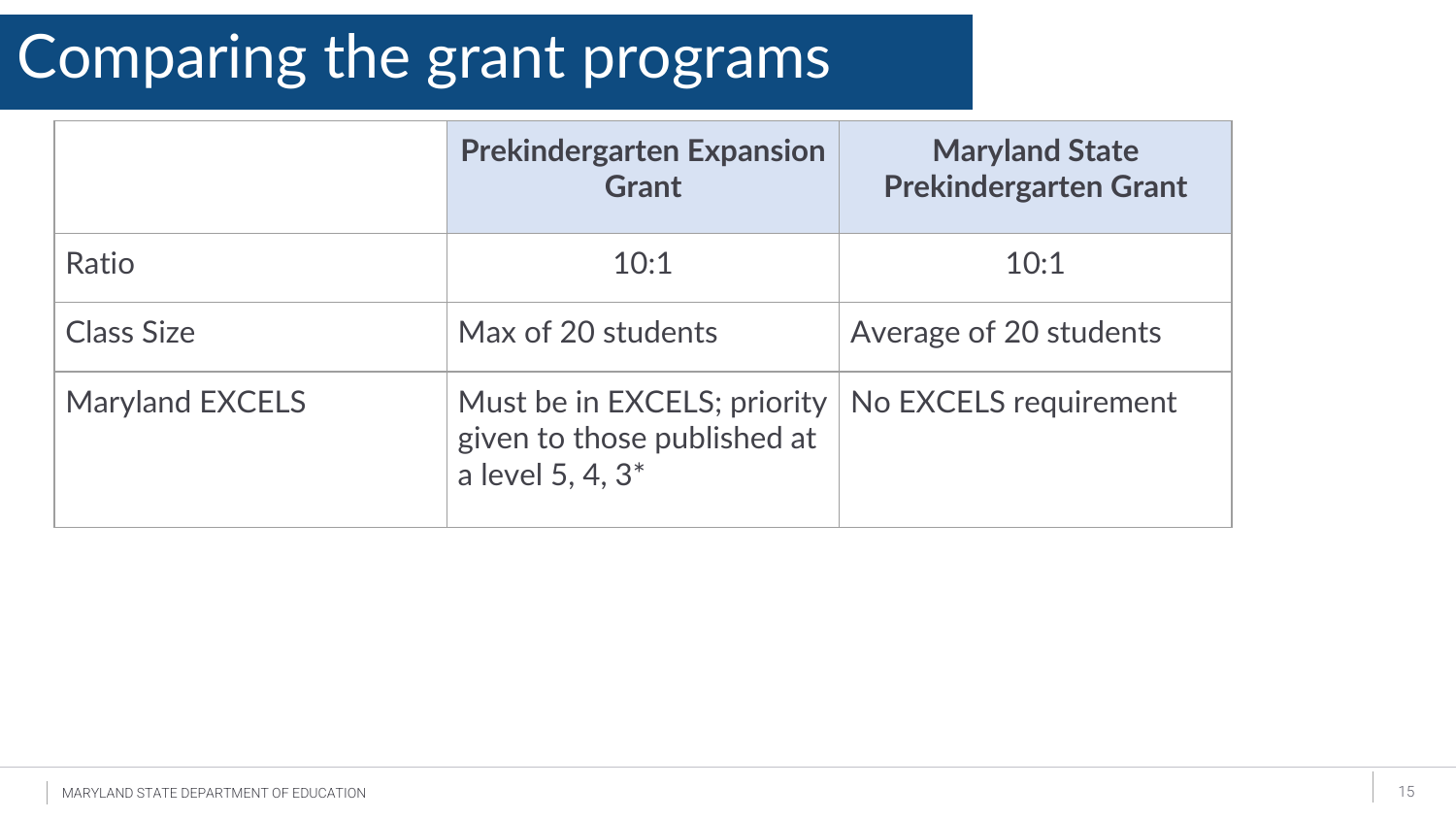## Comparing the grant programs (cont'd)

|                                      | <b>Prekindergarten Expansion</b><br>Grant                                                                                                                                                                                     | <b>Maryland State</b><br>Prekindergarten                |
|--------------------------------------|-------------------------------------------------------------------------------------------------------------------------------------------------------------------------------------------------------------------------------|---------------------------------------------------------|
| Program Type                         | Full Day (6.5 hours)                                                                                                                                                                                                          | Full Day (6.5 hours)                                    |
| Program Length                       | 180 days                                                                                                                                                                                                                      | 180 days                                                |
| Income Eligibility                   | 3- and 4-year-olds up to<br>300 percent of FPL;<br>Homeless students, those<br>with disabilities and<br>children from homes in<br>which English is not the<br>primary spoken language<br>are eligible regardless of<br>income | 3- and 4-year olds up to<br>300 percent of FPL (Tier I) |
| <b>Per-Student Funding</b><br>Amount | $$13,000$ per new full day<br>student                                                                                                                                                                                         | $$10,094$ per new full day<br>student                   |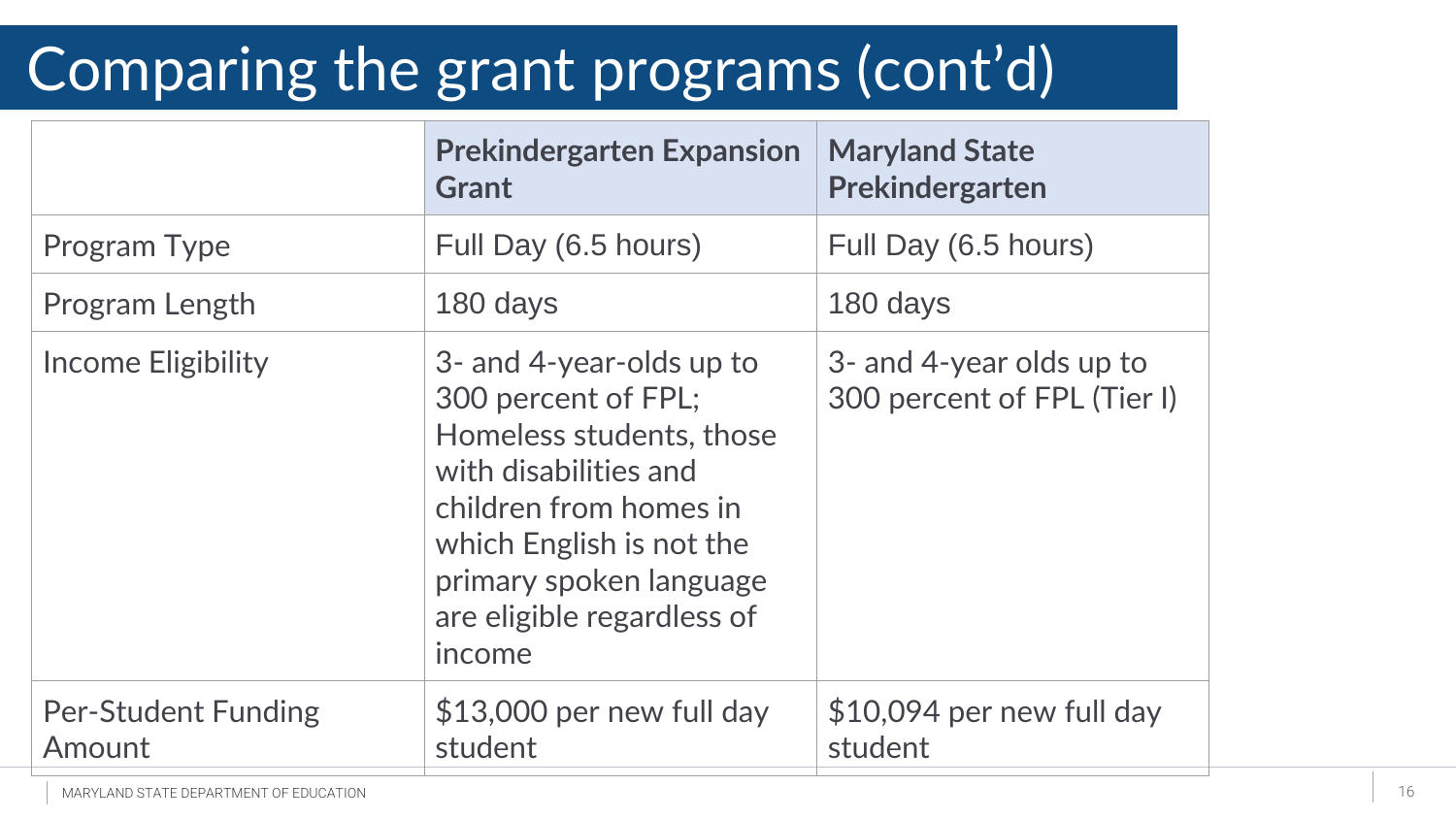## Grant Timeline

| Feb 23, 2022                           | The grant application period opens                                                                                                  |
|----------------------------------------|-------------------------------------------------------------------------------------------------------------------------------------|
| Feb 28, Mar 1                          | The MSDE will hold customer service support sessions<br>from 1-2 to review the program and application for<br>interested applicants |
| Mar 7, 15                              | The MSDE will hold customer service support sessions<br>from 1-2 to review the scoring guide for interested<br>applicants           |
| Mar 3, Mar 9, Mar 16, Mar 29           | The MSDE will hold open Q&A sessions from 1-2<br>specifically tailored to private providers                                         |
| Feb 28, Mar 4                          | The MSDE will hold open Q&A sessions from 11-12<br>specifically tailored to local education agencies                                |
| Apr 8, 2022                            | The grant application closes                                                                                                        |
| Apr 11, 2022                           | The MSDE begins reviewing applications for eligibility<br>and completeness                                                          |
| MARYLAND STATE DEPARTMENT OF EDUCATION |                                                                                                                                     |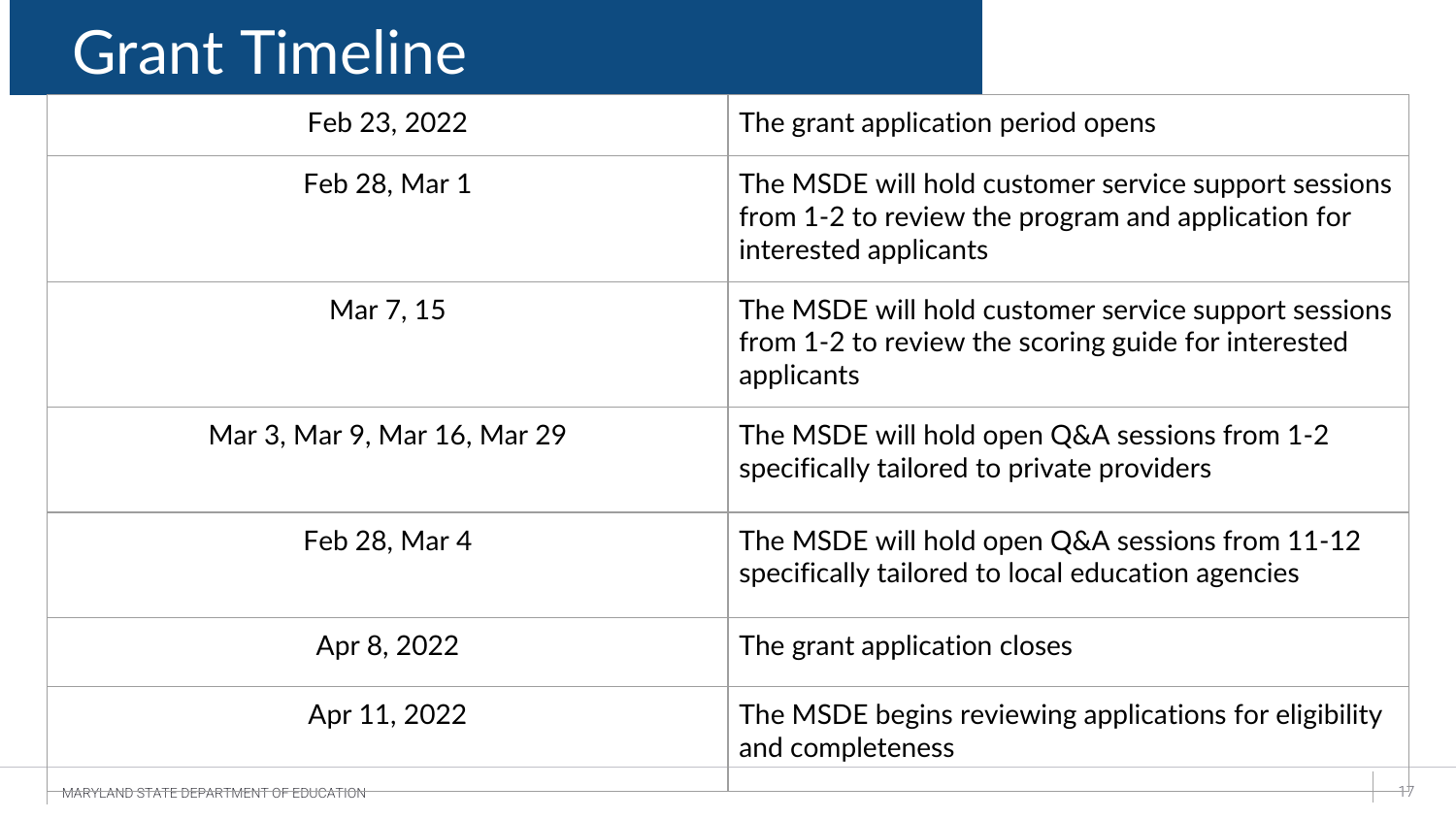## Grant Timeline (cont'd)

| May 11, 2022     | The MSDE will notify applicants of their award<br>status                             |
|------------------|--------------------------------------------------------------------------------------|
| July 1, 2022     | The grant period begins                                                              |
| Aug 2022         | Program implementation begins                                                        |
| <b>July 2022</b> | The MSDE will begin to create Notice of Grant<br>Awards (NOGAs) and send to grantees |
| Sep 2022         | Process grantee payments for those who requested<br>a 15% advance                    |
| June 30, 2023    | The grant period ends                                                                |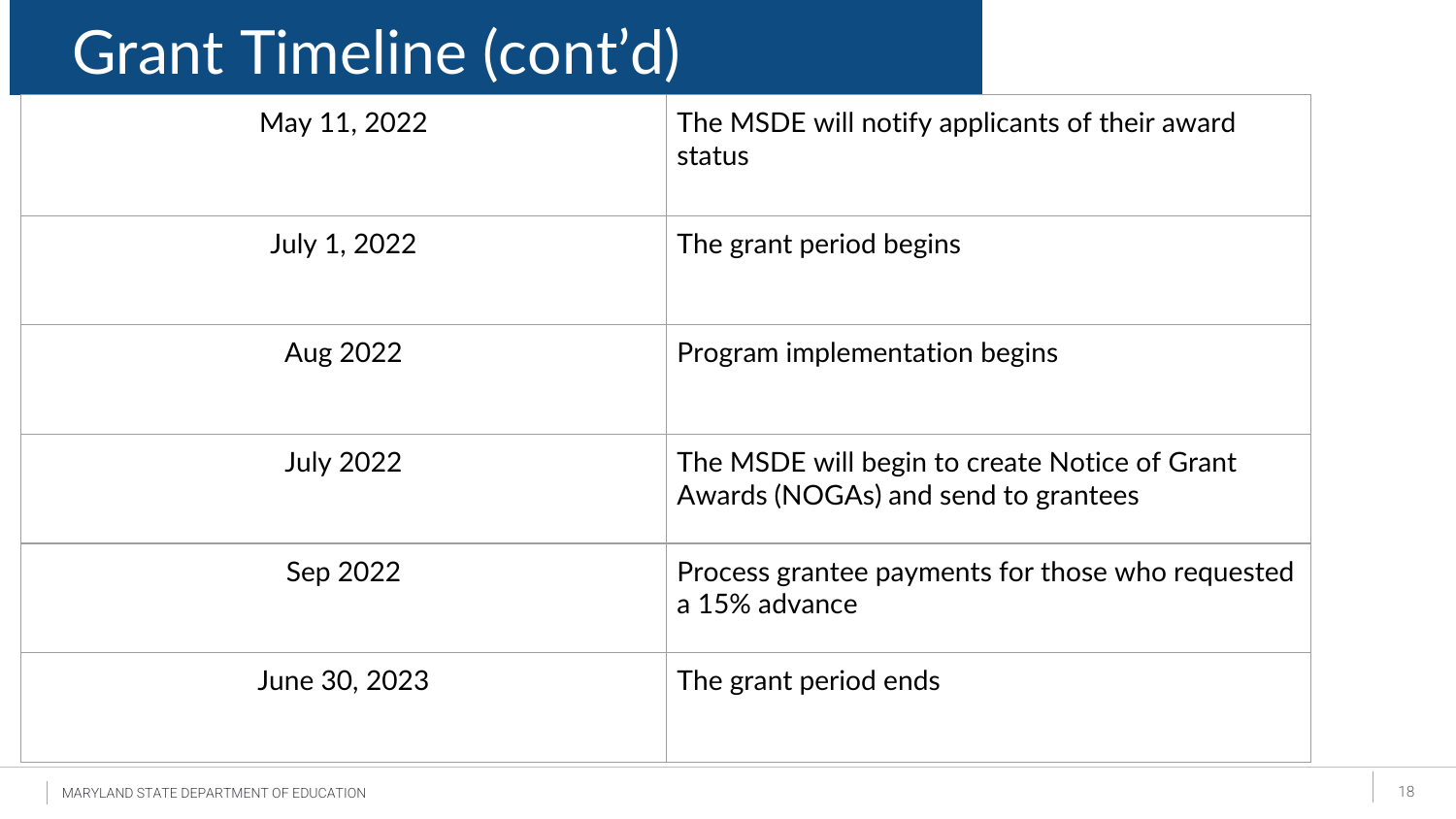## Submission Requirements

- An electronic grant application form is provided on our website.
- Interested applicants must download the application, attach any supporting documentation as appendices, and submit the package in its entirety in pdf form.
- PreK Expansion email- [prekexpansiongrant.msde@maryland.gov](mailto:prekexpansiongrant.msde@maryland.gov)
- MD State PreK Program email- [mdstateprekindergartengrant.msde@maryland.gov](mailto:mdstateprekindergartengrant.msde@maryland.gov)
- The prescribed cover sheet must be the first page of the proposal.
- The program statement that appears on the cover sheet must not exceed 100 words.
- The original application cover sheet must be signed in blue ink. Copies of the cover sheet must not be color photocopied.
- Application package excluding proposal cover sheet, budget narrative, itemized budget form, signed assurances and appendices must not exceed 10 pages.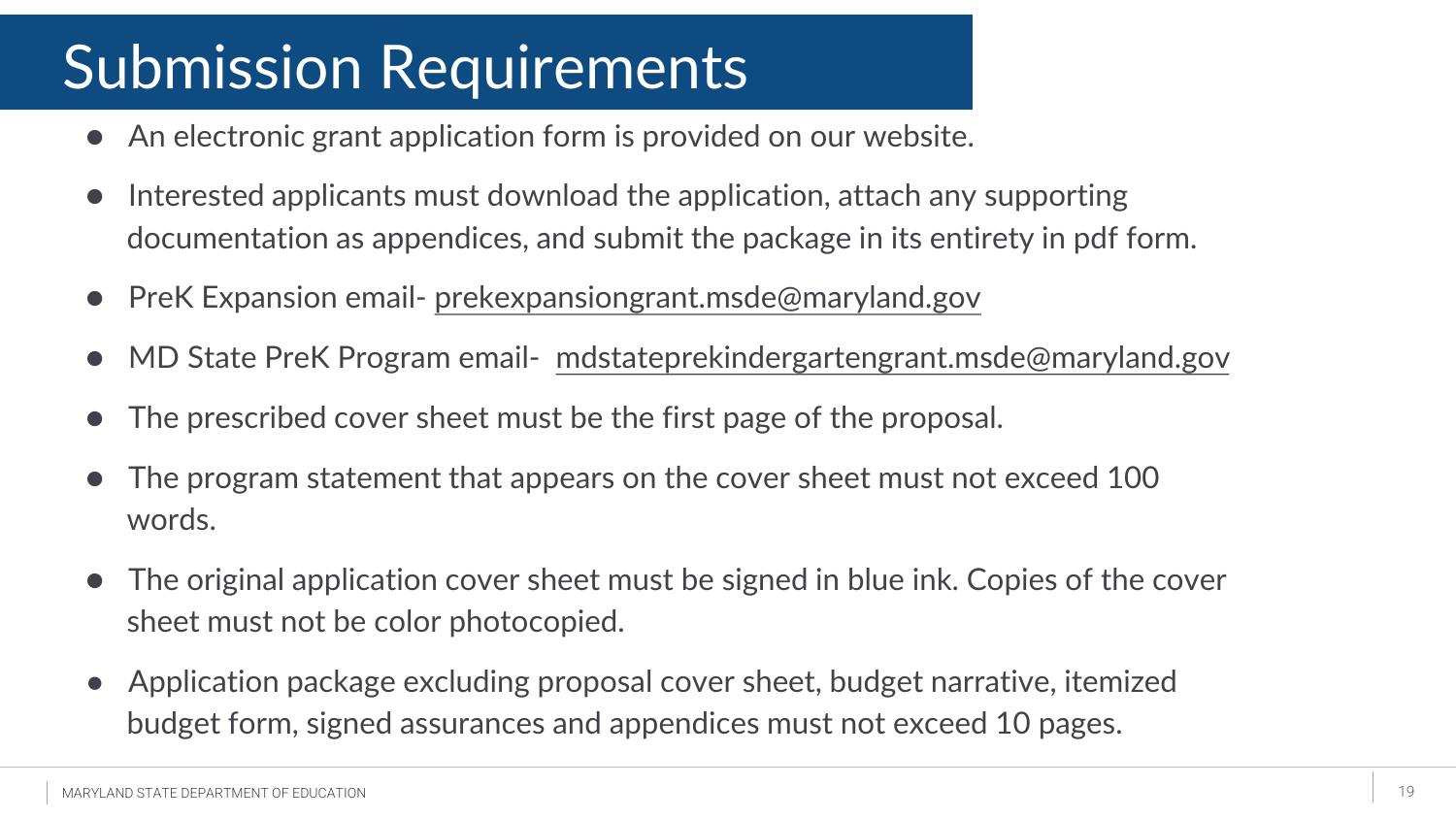#### The Review Process

The review of proposals will be a four-part process:

1. Written applications will be prescreened for submission requirements and inclusion of all required sections. Applicants not meeting all prescreen requirements will not be reviewed.

2. A review committee established by MSDE will evaluate applications and assign numerical scores using the scoring guide. The scoring guide can be found on the [Maryland Prekindergarten](https://earlychildhood.marylandpublicschools.org/maryland-prek-grant-programs) Grant Programs webpage.

3. Applicants may be scheduled for an oral program presentation as determined by the review committee.

4. Final approval for awards will be determined by the review committee.

The MSDE reserves the right to take into consideration geographic distribution when making awards.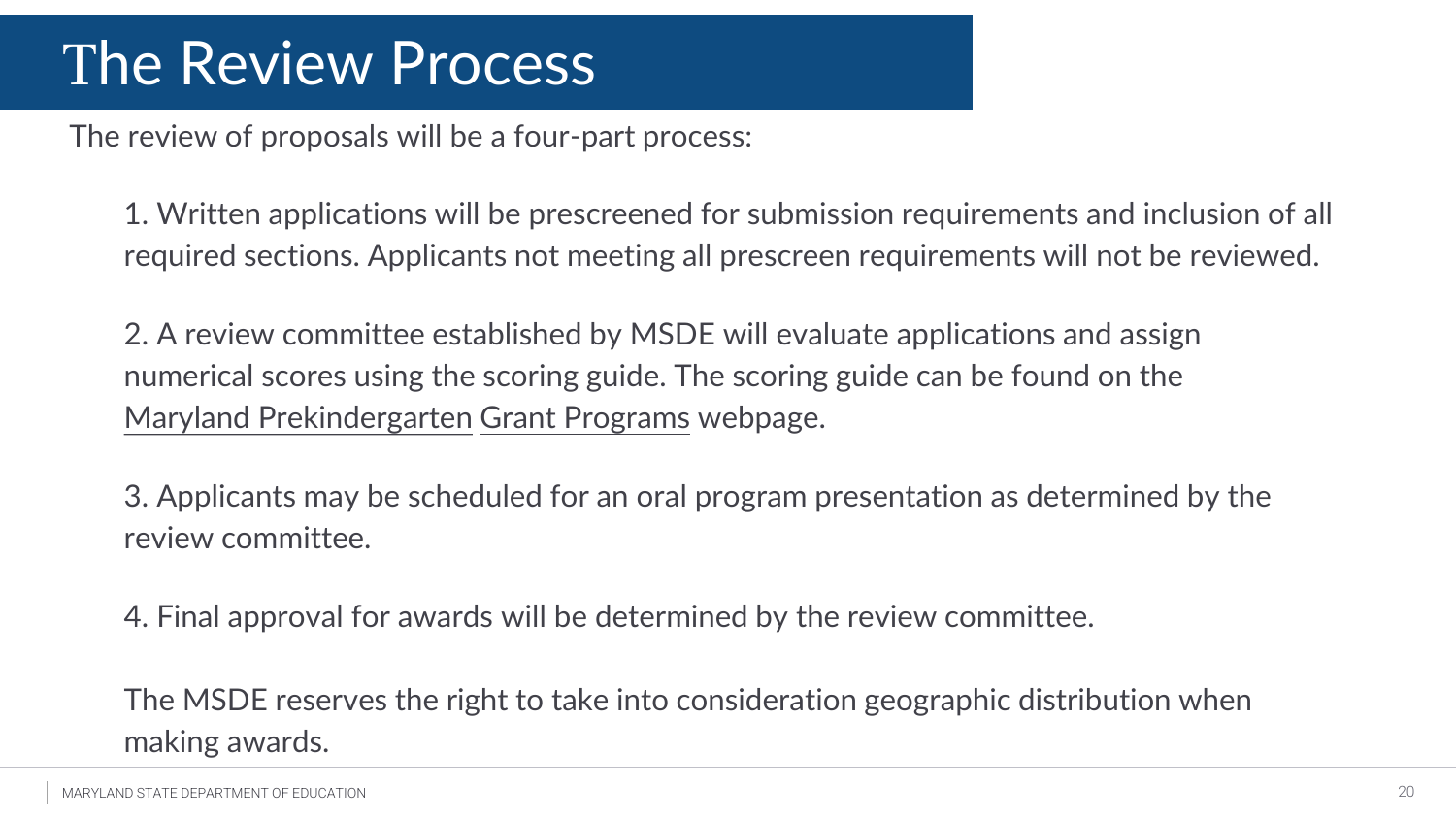## Award Notification and Advance

Notification of awards will be sent by email in the spring. Processing of the official Notice of Grant Awards (NOGA) will begin on July 1st; this process can take 6-8 weeks. An invoice template for billing will be sent with the official NOGA.

Applicants meeting all grant requirements may be eligible to receive a 15% advance upon request. Applicants requesting an advance must complete a Request for Payment Advance and submit it with the application. The Request for Payment Advance form can be found on the Maryland Prekindergarten Grant Programs page. Advance payment requests received after the application has been submitted will not be considered.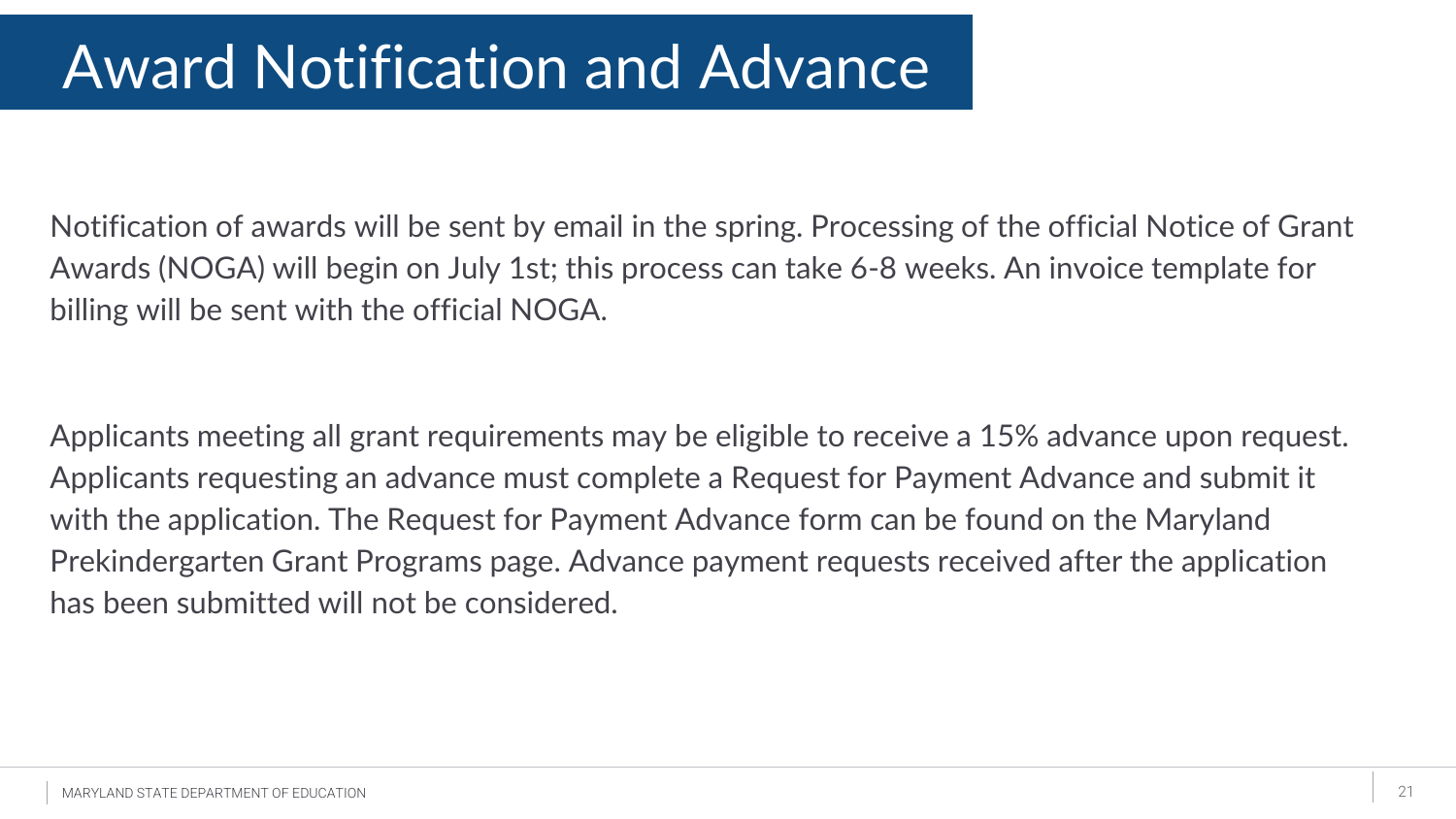#### Next Steps

To access the grant information, please visit <https://earlychildhood.marylandpublicschools.org/maryland-prek-grant-programs>

**GRANT INFORMATION GUIDE** 

**Prekindergarten Expansion** 

**Grant Program** 

**Maryland PreK Grant Programs INVER INVER EDUCATION EDUCATION FOUITY AND EXCELLENC NUITY AND EXCELLENCE** 

**GRANT INFORMATION GUIDE** 

**Maryland State Prekindergarten** 

**Grant Program**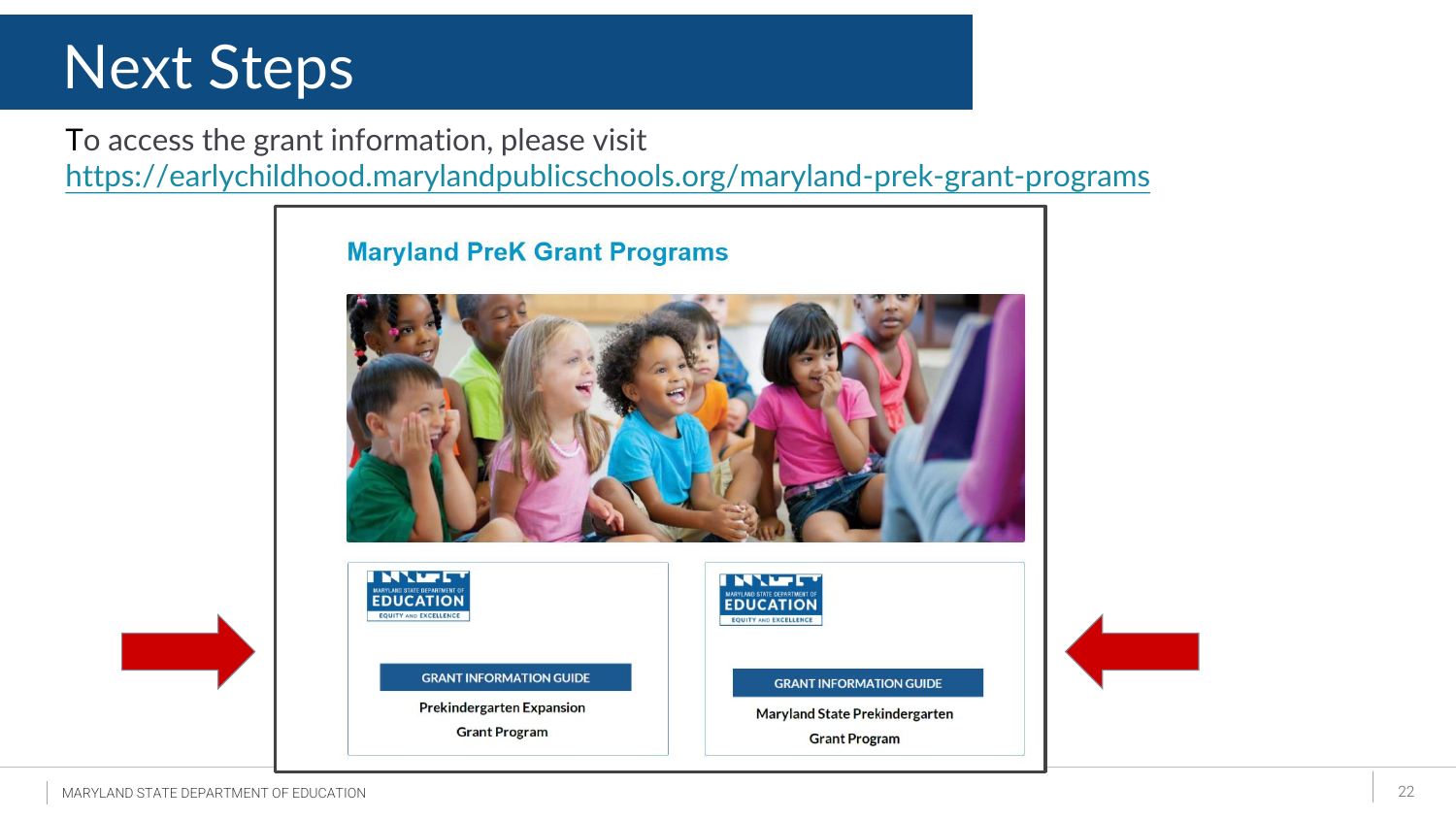#### Next Steps

To access the grant applications and resources, please visit <https://earlychildhood.marylandpublicschools.org/maryland-prek-grant-programs>

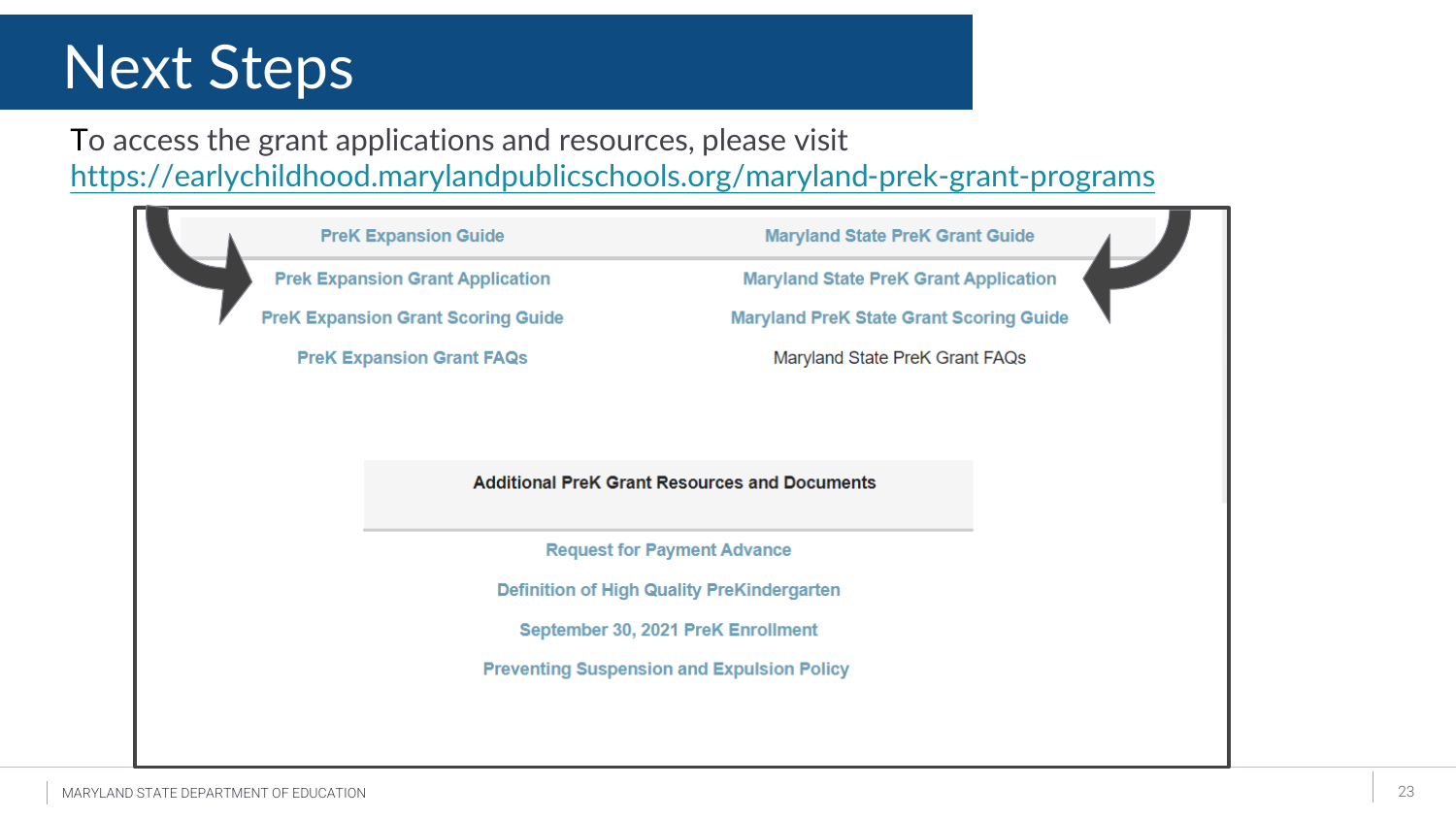## Program Support

The MSDE will hold several customer service support sessions for interested applicants. During these sessions, MSDE personnel will provide an overview of the program, the requirements, and the proposal.

| Date/Time    | Topic                                            |
|--------------|--------------------------------------------------|
| Feb 28, 2022 | Overview of the application for<br>participation |
| Mar 1, 2022  | Overview of the application for<br>participation |
| Mar 7, 2022  | <b>Overview of the Scoring Guide</b>             |
| Mar 15, 2022 | <b>Overview of the Scoring Guide</b>             |

To attend, click on the date on the Prekindergarten grants page.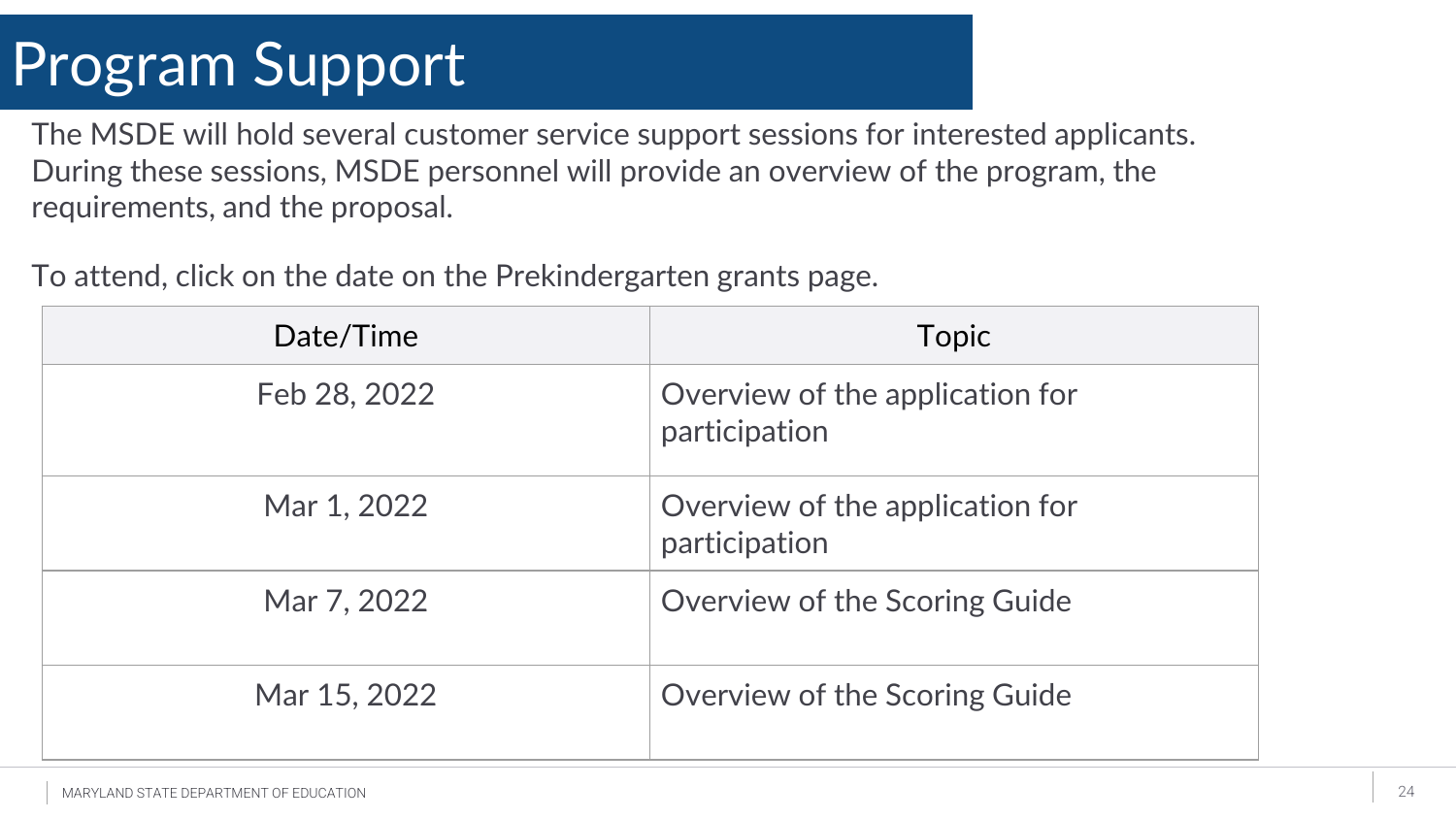### Program Support

Private Provider Customer Service Hours

| Date/Time               |
|-------------------------|
| Mar 3, 2022 from 1-2pm  |
| Mar 9, 2022 from 1-2pm  |
| Mar 16, 2022 from 1-2pm |
| Mar 29, 2022 from 1-2pm |

To attend, click on the date on the Prekindergarten grants page.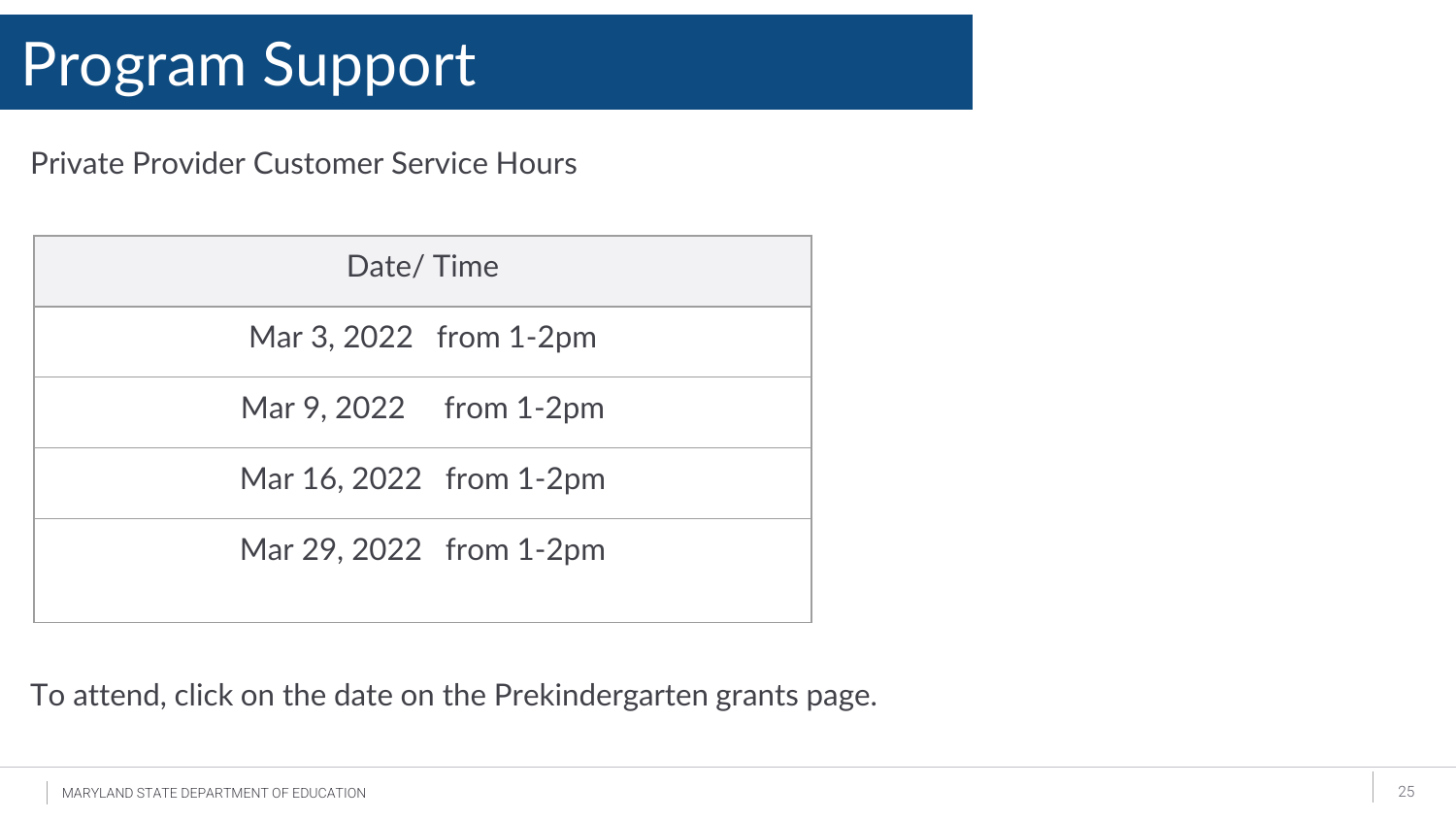#### Program Support

Local Education Agency (LEA) Customer Service Hours

| Date/Time                 |
|---------------------------|
| Feb 28, 2022 from 11-12pm |
| Mar 4, 2022 from 11-12pm  |

To attend, click on the date on the Prekindergarten grants page.